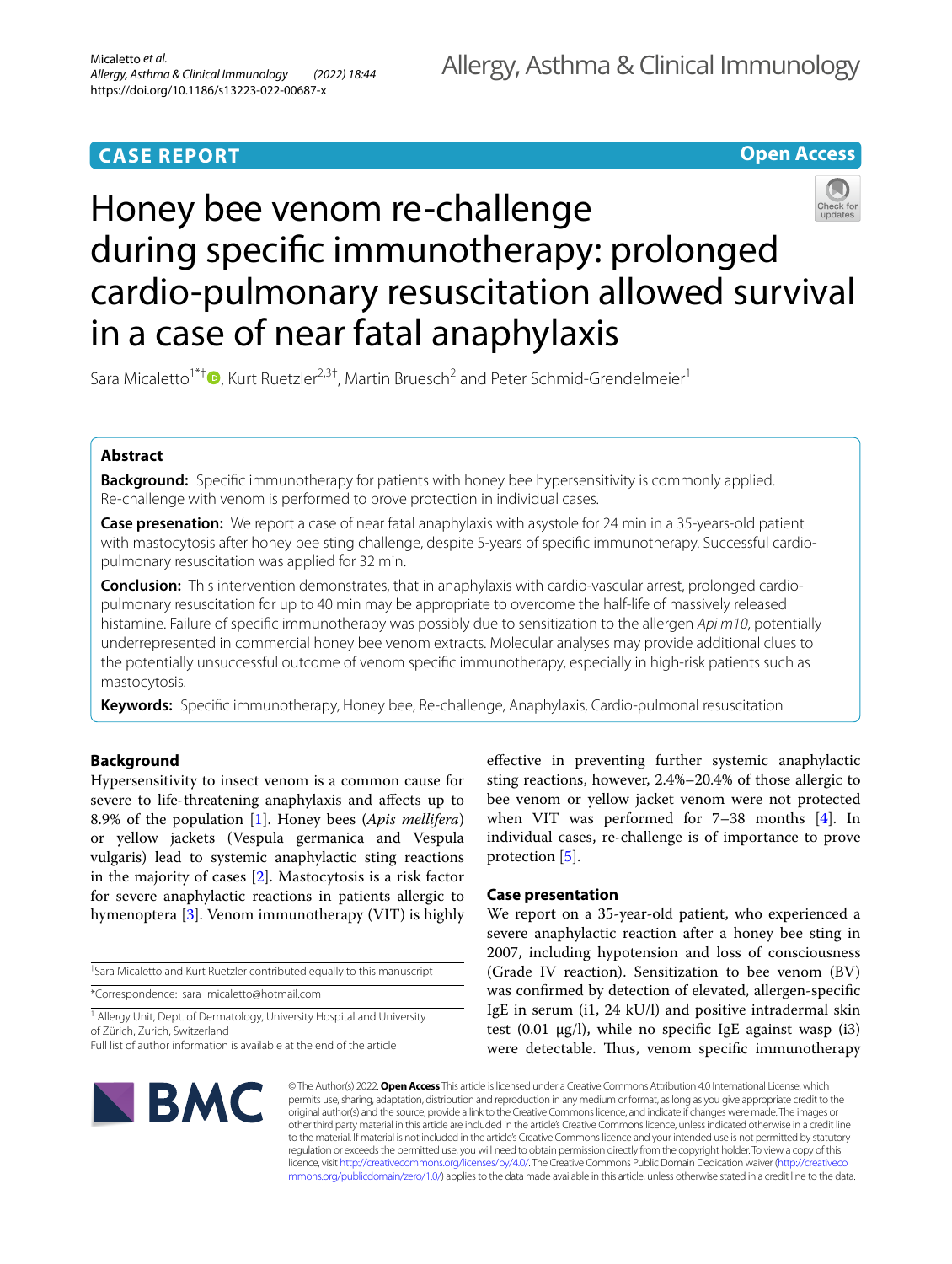(VIT) with bee venom extract was initiated in June 2008 and performed continuously according to international guidelines with 100000 SQE every 4 weeks, and was well tolerated by the patient [[4,](#page-3-3) [5](#page-3-4)].

In January 2013 and after almost 5 years of immunotherapy, a clinical and laboratory follow-up was performed. Specifc IgE antibodies for bee venom (i1) decreased from 24 to 6 kU/l, while specifc IgG increased as expected after 5 years of VIT (Table [1](#page-1-0)). Unexpectedly, the serum tryptase level, that was within normal range in 2008 (3.3 µg/l), was now elevated (21 µg/l) [[6,](#page-3-5) [7](#page-3-6)]. Serum tryptase measurement was performed 14 days after last VIT, and no prior stinging incident or allergic reaction. Further investigations revealed minor teleangiectesias on the trunk and swelling opon mechanical pressure (i.e. positive Darier's sign). In addition, a skin biopsy was performed and revealed increased numbers of mast cells, compatible with cutaneous mastocytosis [[7\]](#page-3-6). Apart from sporadic dizziness, no symptoms further indicating systemic mastocytosis were reported by the patient and c-Kit mutation was not detectable from the tissue biopsy. However, increased abnormal mast cells>25% and expression of aberrant CD25 cells was detectable in a bone marrow aspirate, two minor criteria of systemic mastocytosis [\[8](#page-3-7)].

The patient was working as a gardener and ultimately wanted to know his level of protection under ongoing VIT, given his very high risk of re-stings, and also knowing that patients with a tolerated sting challenge have a better quality of life [[9\]](#page-3-8). It is known, that patients with mastocytosis are at higher risk for severe or even fatal anaphylaxis, after stopping or even during VIT  $[10]$  $[10]$ .

Due to his current immunological profle, with decreased specifc IgE and increased IgG4 levels against BV since starting VIT, we performed a bee venom sting challenge, according to the patients wish with the clear consensus that we will continue VIT irrespective of the sting challenge outcome. The sting challenge was performed under all necessary precaution measures and according to international guidelines for safety measurements, 10 days after his last injection of VIT maintenance dose. Specifcally, the patient was monitored with ECG, non-invasive blood pressure and pulse oximetry and intravenous access was established. The sting was performed on the patient's forearm and the stinger was left for 1 min in situ before being removed.

Four minutes after the sting, the patient developed generalized fushing, nausea, followed by cramps and emesis. Despite rapid administration of two doses of 0.3 mg intramuscular epinephrine as well as 250 mg methylprednisolone and 2 mg clemastine (both intravenous), the condition of the patient deteriorated continuously. Within minutes severe anaphylaxis developed, including dyspnea, followed by tachycardia and cardiac arrest. Cardio-pulmonary resuscitation (CPR) according to current ERC guidelines was immediately started. Within two minutes, the hospital resuscitation team was present and performed advanced CPR treatment. Due to SpO2 levels around 60% and clinical signs of central hypoxia, assisted ventilation

|           | rApi m1                                            |         | rApi m2                                                                                  | rApi m3  |         | rApi m4  | rApi m10              |
|-----------|----------------------------------------------------|---------|------------------------------------------------------------------------------------------|----------|---------|----------|-----------------------|
|           | Patient serum analysis (time of sting provocation) |         |                                                                                          |          |         |          |                       |
| IgE kU/I  | 89.2                                               |         | >100                                                                                     | 1.85     |         | 9.94     | 10.5                  |
| lgG4 ug/l | > 50,000                                           |         | 7285                                                                                     | 272      |         | > 50,000 | 241                   |
|           | rApi m1                                            |         | rApi m2                                                                                  | rApi m3  |         | rApi m4  | rApi m10              |
|           | Comparison data: serum of a protected patient      |         |                                                                                          |          |         |          |                       |
| IqE kU/I  | 1.6                                                |         | 15.9                                                                                     | 0.22     |         | 2.3      | 2.42                  |
| lgG4 ug/l | > 50,000                                           |         | 15,190                                                                                   | 19,320   |         | > 50,000 | 1800                  |
|           | rApi m1                                            | rApi m2 | rApi m3                                                                                  | rApi m4  | rApi m5 | rApi m10 | Date**                |
|           |                                                    |         | Patient serum analysis (time of sting provocation; 1 month later; after 6 months of VIT) |          |         |          |                       |
| IqE kU/I  | 89.2                                               | >100    | 1.85                                                                                     | 9.94     | 9.9     | 10.5     | $T + 3$ days          |
| lgG4 ug/l | > 50,000                                           | 7285    | 272                                                                                      | > 50,000 | 1890    | 241      | $T + 3$ days          |
| lgG4 ug/l | > 50,000                                           | 7692    | 339                                                                                      | > 50,000 | 2470    | 533      | $T + 28$ days         |
| lgG4 ug/l | > 50,000                                           | 10,640  | 1716                                                                                     | > 50,000 | 3834    | < 200    | $T + 7$ months $*$    |
| lgG4 ug/l |                                                    |         |                                                                                          |          |         | < 200    | $T+4$ years $\degree$ |

<span id="page-1-0"></span>**Table 1** Patient serum analysis on molecular sensitization patterns

\*6 months after reaching triple VIP maintenance dose (100000 SQE plus 300 μg HBV concomitant with Omalizumab)

\*\*T stands for day of sting challenge

°in between well tolerated 3 years after sting challenge, under VIT mot Omalizumab and 200 ug HBV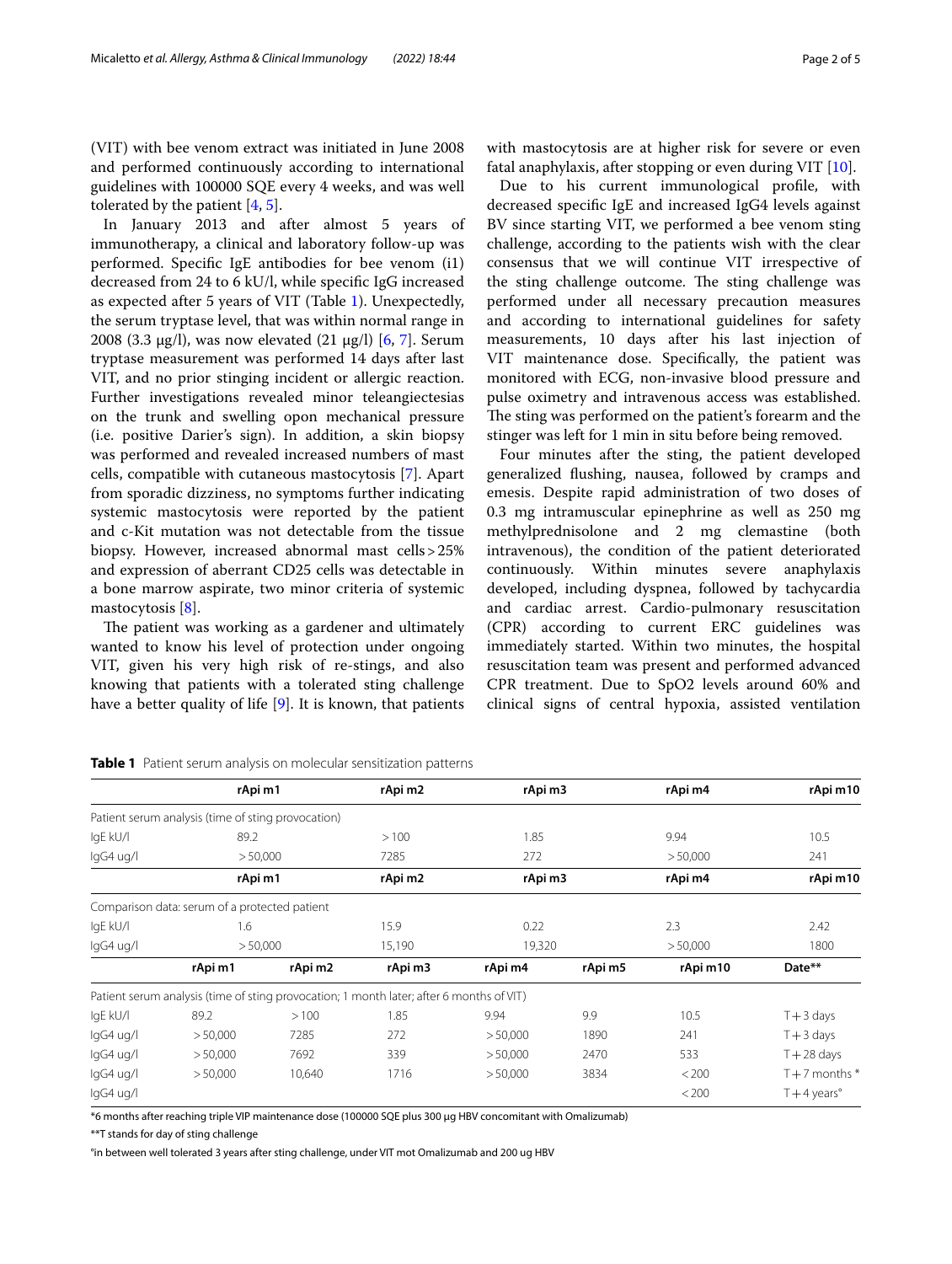was initiated. Non-invasive, peripheral blood pressure could not be measured and central carotid pulse was barely palpable. Electrocardiographic analysis revealed 2<sup>nd</sup> degree AV-block rapidly followed by ventricular fbrillation. Accordingly, defbrillation was performed (biphasic, 200 J) and CPR was continued, including securing the patient's airways by tracheal intubation [\[11](#page-3-10), [12\]](#page-3-11). Rhythm analysis after defbrillation showed pulseless electric activity (PEA) for further 4 min followed by asystolia for cumulative 24 min, during which CPR was continued. Finally, ventricular fbrillation recurred leading to immediate defbrillation. After 32 min of CPR, and a total of 10 mg epinephrine intravenously and 2000 ml isotonic fuid, return of spontaneous circulation (ROSC) occurred. Amiodarone, fentanyl, rocuronium, propofol and midazolame were intravenously administrated and the patient was hemodynamically stabilized. The patient was then transferred to the emergency department, where a central venous and arterial catheter were inserted and a cumulative 1500 ml isotonic fuid administrated (results of initial and before discharge arterial analyzes are summarized in Table [2.](#page-2-0)). The patient was finally transferred to intensive care unit, where therapeutic hypothermia for 24 h was initiated, amongst other treatment modalities.

The patient recovered slowly, initially showing transitory signs of post-traumatic stress disorder, including reduced fne motor skills and concentration difficulties. After several months of rehabilitation, cognitive functions and motor skills steadily improved. No permanent sequalae remained and the patient was able to return to his former employment.

After recovery from the anaphylactic incident and rehabilitation, and in addition of the ongoing VIT treatment (300 µg honey venom extract, q4w), s.c.

<span id="page-2-0"></span>

| Table 2 Pathophysiologic changes during and after CPR |  |  |  |  |  |  |  |
|-------------------------------------------------------|--|--|--|--|--|--|--|
|-------------------------------------------------------|--|--|--|--|--|--|--|

|                            | Initial analyze<br>(time: 12:26) | <b>Admission</b><br>to ICU (time:<br>13:13 |
|----------------------------|----------------------------------|--------------------------------------------|
| pH                         | 7.058                            | 7.197                                      |
| $pCO2$ (kPa)               | 5.93                             | 5.51                                       |
| $pO2$ (kPa)                | 26.1                             | 28.4                                       |
| Hkt (%)                    | $0.543*$                         | $0.548*$                                   |
| $Hb$ (mmol/l)              | 17.7                             | 17.9                                       |
| Lactat(mg/dl)              | 11.2                             | 6.2                                        |
| Glucose (mmol/l)           | 18                               | 15.1                                       |
| $HCO3$ (mmol/l)            | 11.9                             | 15.5                                       |
| Base excess                | $-19.5$                          | $-12.4$                                    |
| Total fluid administration | 2000 ml                          | 3500 ml                                    |

\* Demonstration of vasoplegia, as a direct consequence of anaphylactic shock

Omalizumab treatment (300 mg, q4w) was initiated. During the currently ongoing combinatorial treatment, the patient has been stung several times by honey bees, without any signs of anaphylaxis. Interestingly, levels of IgG4 against *Api m10* remained low.

## **Discussion and conclusion**

Duration of CPR theoretically corresponds partly to the half-life of histamine to overcome circulation-relevant efects [[13](#page-3-12), [14\]](#page-4-0). Maximum plasma histamine levels are found 20–30 min after allergen challenge and were shown to correlate with the severity of anaphylaxis [[15,](#page-4-1) [16\]](#page-4-2). In our case, tryptase was measured two hours after sting challenge and revealed excessively increased plasma levels to around 1300 μg/l, confrming an extreme degranulation of mast cells  $[3]$  $[3]$ . This fulfills all criteria of mast cell activation (MCA), requiring a 20% increase from physiological baseline tryptase levels [\[3](#page-3-2)]. Four days later, plasma tryptase levels decreased to  $10.4 \mu g/l$ , and later stabilized at 16 µg/l.

Hymenoptera venom typically contains a mixture of 3–4 major proteins as well as pharmacologically active peptides and other small molecules. There are common proteins but also signifcant diferences amongst the various Hymenoptera species  $[17]$  $[17]$ . The possibility to measure specifc IgE on a molecular pattern has substantially contributed to a better understanding of allergologic mechanisms in recent years [[18](#page-4-4)]. A detailed analysis of molecular sensitization patterns was performed and showed a clinically-relevant sensitization, not only to major honey bee allergens *Api m1* and *Api m2*, but also to *Api m3* and an even higher level to *Api m10*, amongst others (see Table [1](#page-1-0)). Previous studies demonstrated that commercial extracts seem to contain only very limited amounts of *Api m10*, in contrary to natural honey bee venom [[19](#page-4-5)]. In the present case, retrospective serological profling revealed, that after 5 years of VIT, allergen-specifc IgG to *Api m1* and *Api m2* increased, while allergenspecifc IgG to *Api m10* did not, refecting possible insufficient immune response to *Api m10*. Arguing, that this may be partly due to the lack of sufficient *Api m10* allergen in 150 µg non-aqueous bee-venom extract, VIT maintenance dose was increased after the nearfatal sting challenge to 300 µg bee venom by adding 200 μg honey-bee venom extract in aqueous solution, potentially containing higher amounts of *Api m10*. In addition, the patient received additional preventive treatment, including H1- and H2-blockers, ketotifen and omalizumab. After 6 months of VIT with a total dose of 300 ug honey bee venom every 4 weeks (and Omalizumab) the patient showed an increase of IgG4 to *Api m3* and *Api m5.* However, no increase in IgG4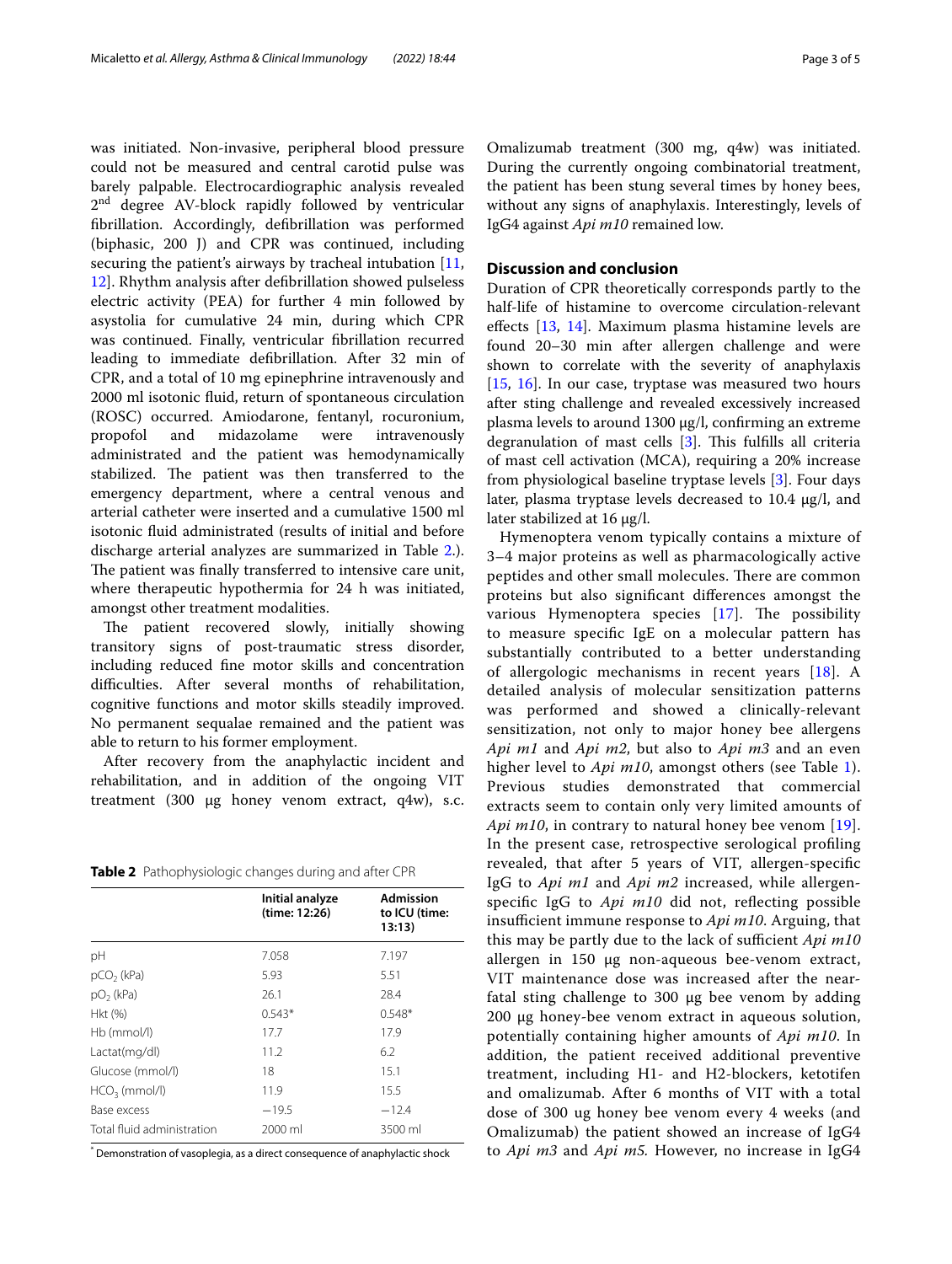levels to *Api m10* was detectable, while in comparison, a patient suffering from mastocytosis and sufficiently protected by VIT (confrmed by a sting challenge), showed relevant titers of *Api m10* specifc IgG4 (see Table [2](#page-2-0)). Thus, mismatch between sensitization to allergens such as *Api m10* might explain severe anaphylaxis occurring after a bee sting in mastocytosis patients despite performed VIT. As recently suggested for food allergens [\[20](#page-4-6), [21\]](#page-4-7), and seen in this case, lack of allergens may only be partly compensated by dose escalation if extracts are not truly "spiked" with the relevant lacking allergens. In the obvious absence of protective IgG4 antibodies against *Api m10,* the question is, whether Omalizumab is protecting the patient by modulating the IgE-dependent immune response or whether *Api m10* did not play an important role in the near fatal reaction after the sting challenge as seen in other studies where patients with exclusive and absent IgG4 response to *Api m10* also tolerated re-stings. Data from the use of Omalizumab as premedication for honey bee VIT with severe side effects underscore its potential therapeutic effect [[22\]](#page-4-8). Additionally, Omalizumab is reported to be protective in patients with mastocytosis and anaphylaxis in bee keepers not protected by conventional VIT with HB [[23](#page-4-9), [24](#page-4-10)].

We conclude the following for the clinical application of VIT: the decision for re-challenge must be taken with extreme care and only should be considered only for a minority of patients, that have high-risk features regarding medical and/or life constellations. Re-challenges to hymenoptera venom should only be performed by highly specialized and well-trained staf with all measures in place to start immediate CPR in case of severe anaphylaxis, and all the resources to quickly escalate treatment to advanced CPR and ICU transfer. Importantly, in case of hymenoptera-induced anaphylaxis with cardio-vascular arrest, prolonged CPR for up to 40 min may be appropriate to overcome the half-life of massively released histamine and other cardio-vascular active mediators. In patients with bee venom allergy, extensive molecular analyses may provide additional insight to potential unsuccessful outcome of VIT, due to allergen mismatch between bee venom and extract [\[25\]](#page-4-11). Finally, Omalizumab should be considered as an additional line of treatment in highrisk patients during honey bee VIT.

#### **Acknowledgements**

Not applicable.

#### **Author contributions**

SM: manuscript writing, KR: manuscript writing, MB: manuscript revisions and writing (special focus CPR), PSG: manuscript revisions and writing (special

focus allergology), laboratory analyses. All authors read and approved the fnal manuscript.

## **Funding**

Not applicable.

#### **Availability of data and materials**

Not applicable.

#### **Declarations**

**Ethics approval and consent to participate** Patient's consent.

#### **Consent for publication**

Patient's consent.

#### **Competing interests**

The authors declare that they have no competing interests.

#### **Author details**

<sup>1</sup> Allergy Unit, Dept. of Dermatology, University Hospital and University of Zürich, Zurich, Switzerland. <sup>2</sup>Institute for Anesthesiology, University Hospital and University of Zürich, Zurich, Switzerland.<sup>3</sup> Cleveland Clinic, Anesthesiology Institute, Departments of Outcomes Research and General Anesthesia, Cleveland, OH, USA.

#### Received: 11 December 2021 Accepted: 19 May 2022 Published online: 02 June 2022

#### **References**

- <span id="page-3-0"></span>Bilò MB, Bonifazi F. The natural history and epidemiology of insect venom allergy: clinical implications. Clin Exp Allergy. 2009;39:1467–76.
- <span id="page-3-1"></span>2. Bilò MB. Anaphylaxis caused by Hymenoptera stings: from epidemiology to treatment. Allergy. 2011;66(Suppl 95):35–7.
- <span id="page-3-2"></span>3. Schwartz LB, Metcalfe DD, Miller JS, et al. Tryptase levels as an indicator of mast-cell activation in systemic anaphylaxis and mastocytosis. N Engl J Med. 1987;316:1622–6.
- <span id="page-3-3"></span>4. Ruëf F, Wenderoth A, Przybilla B. Patients still reacting to a sting challenge while receiving conventional Hymenoptera venom immunotherapy are protected by increased venom doses. J Allergy Clin Immunol. 2001;108(6):1027–32.
- <span id="page-3-4"></span>5. Pesek RD, Lockey RF. Treatment of Hymenoptera venom allergy: an update. Curr Opin Allergy Clin Immunol. 2014;14(4):340–6.
- <span id="page-3-5"></span>6. van Doormaal JJ, van der Veer E, van Voorst Vader PC, et al. Tryptase and histamine metabolites as diagnostic indicators of indolent systemic mastocytosis without skin lesions. Allergy. 2012;67:683–90.
- <span id="page-3-6"></span>7. Pardanani A. Systemic mastocytosis in adults: 2013 update on diagnosis, risk stratifcation, and management. Am J Hematol. 2013;88:612–24.
- <span id="page-3-7"></span>8. Valent P, Akin C, Arock M, et al. Defnitions, criteria and global classifcation of mast cell disorders with special reference to mast cell activation syndromes: a consensus proposal. Int Arch Allergy Immunol. 2012;157:215–25.
- <span id="page-3-8"></span>9. Fischer J, Teufel M, Feidt A, et al. Tolerated wasp sting challenge improves health-related quality of life in patients allergic to wasp venom. J Allergy Clin Immunol. 2013;132:489–90.
- <span id="page-3-9"></span>10. Oude Elberink JN, de Monchy JG, Kors JW, et al. Fatal anaphylaxis after a yellow jacket sting, despite venom immunotherapy, in two patients with mastocytosis. J Allergy Clin Immunol. 1997;99:153–4.
- <span id="page-3-10"></span>11. Travers AH, Rea TD, Bobrow BJ, Edelson DP, Berg RA, Sayre MR, et al. Part 4: CPR overview: 2010 American heart association guidelines for cardiopulmonary resuscitation and emergency cardiovascular care. Circulation. 2010;122(18 Suppl 3):S676–84.
- <span id="page-3-11"></span>12. Deakin CD, Nolan JP, Soar J, Sunde K, Koster RW, Smith GB, et al. European resuscitation council guidelines for resuscitation 2010 Section 4. Adult advanced life support. Resuscitation. 2010;81(10):1305–52.
- <span id="page-3-12"></span>13. Simons FE, Frew AJ, Ansotegui IJ, et al. Risk assessment in anaphylaxis: current and future approaches. J Allergy Clin Immunol. 2007;120:S2-24.